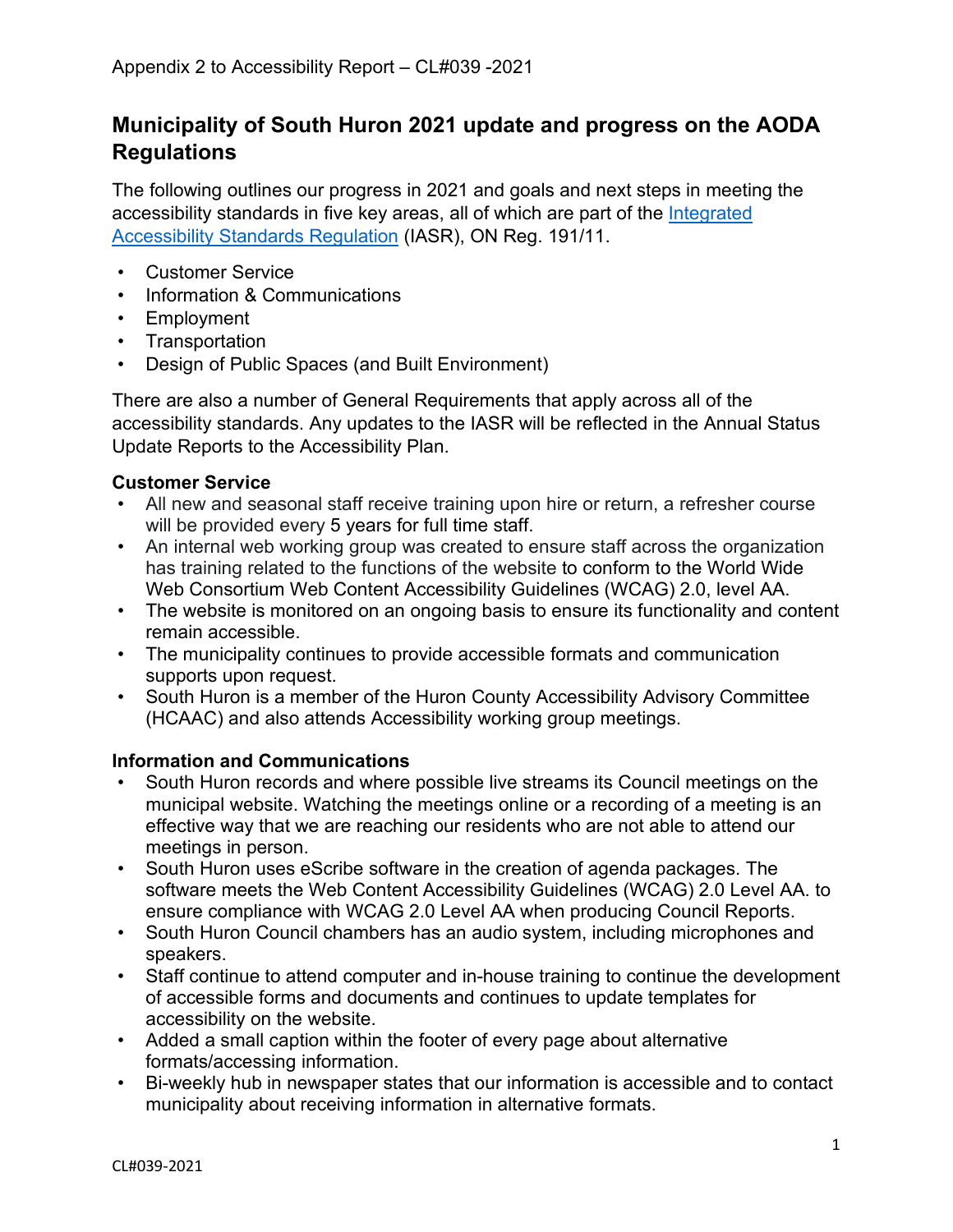# **Feedback**

The Municipality of South Huron welcomes input from the public in order to help identify ways in which we can improve accessibility in facilities, goods and services. Members of the public are encouraged to share their comments or suggestions by contacting the Municipal Clerk or complete the [Customer Service Feedback](https://forms.southhuron.ca/Customer-Service-Feedback) form on the municipal website.

Accessible formats and communication supports are available, upon request to the Clerk.

#### **General Requirements**

- Procurement
	- o The Municipal Procurement By-law incorporates accessibility criteria into the procurement of goods and services.
- Reporting
	- $\circ$  Reports are produced annually on the progress and implementation of the multi-year Accessibility Plan, and this information is be posted on our website and will be available in alternate formats, upon request.
	- o The multi-year Accessibility Plan will be reviewed and updated once every five years.
	- o The Municipality, as legislated, will file Accessibility Compliance Reports with the Ministry for Seniors and Accessibility.
	- o The Corporate Accessibility Policy has been updated to reflect changes to any of the standards
	- o Records will continue to be maintained for training provided on accessibility, including the dates of the training and the number of individuals who attended.

#### **Employment**

- All employment advertisements inform applicants of our ability to make accommodations throughout the recruitment process, if required.
- All of the requirements in the Employment Standard continue to be maintained by the Municipality including those pertaining to the following:
	- o Recruitment, assessment and selection
	- o Accessible formats and communication supports for employees
	- o Workplace emergency response information
	- o Documented individual accommodation plans
	- o Return to work process
	- o Performance management
	- o Career development and advancement
	- o Redeployment
- Human Resources continuously monitors the status of employee training.
- Employees are assigned training in AODA Customer Service Standards, Understanding Human Rights and, Information and Communication Standards and Employment Standards as required.